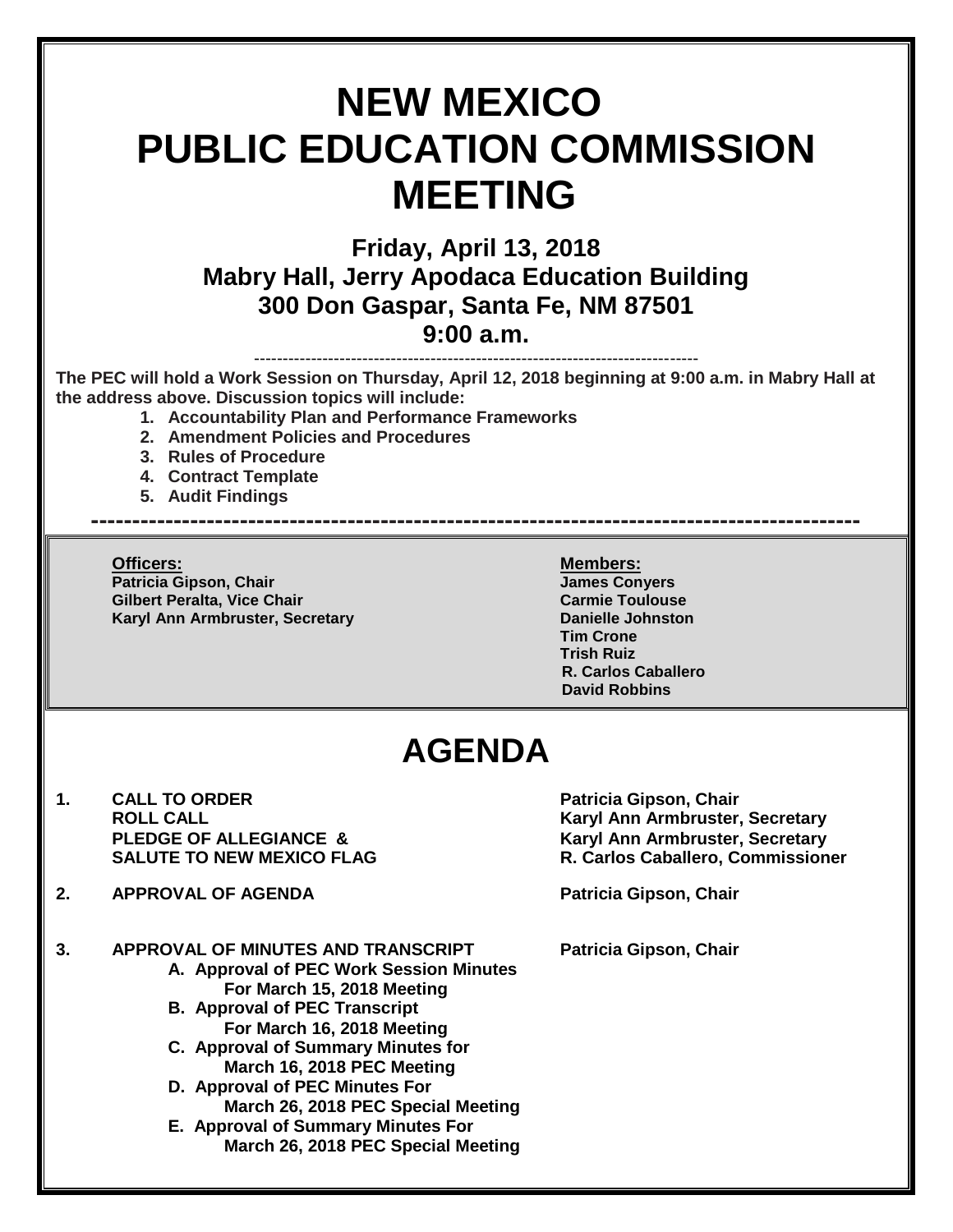#### 4. **OPEN FORUM Patricia Gipson, Chair**

*Public comments and observations regarding education policy and governance issues, as well as the strategic plan for education, are heard at this time. (Four-Minute Time Limit Per Presenter. Persons from the same group and having similar viewpoints are asked to select a spokesperson to speak on their behalf. Multiple and repetitious presentations of the same view will be discouraged and may be ruled out of order by the PEC Chair.)*

#### **5. DISCUSSION AND POSSIBLE ACTION ON Patricia Gipson, Chair PEC RULES OF PROCEDURE**

#### **6. DISCUSSION AND POSSIBLE ACTION ON Katie Poulos, Director CHARTER SCHOOL AMENDMENTS Charter School Division**

- A. School of Dreams Academy
	- i. Add grades 4, 5, and 6
- B. South Valley Preparatory
	- i. Change location

#### **7. DISCUSSION AND POSSIBLE ACTION ON Katie Poulos, Director REPORT FROM OPTIONS FOR PARENTS & THE Charter School Division CHARTER SCHOOL DIVISION**

- A. Ongoing Actions Tracker
- B. Update of Notices of Intent
- C. Update on Implementation Year
- D. Governance Changes and Policy Compliance
	- i. Coral Community Charter School
	- ii. Health Leadership High School
	- iii. La Academia Dolores Huerta
	- iv. Six Directions Indigenous School
- **8. DISCUSSION AND POSSIBLE ACTION ON Katie Poulos, Director CARIÑOS DE LOS NIÑOS CHARTER SCHOOL Charter School Division PERFORMANCE INCLUDING BUT NOT LIMITED TO FINANCIAL PERFORMANCE, CORRECTIVE ACTION PLAN, AND FY17 AUDIT**

#### **9. DISCUSSION AND POSSIBLE ACTION ON Katie Poulos, Director CORRECTIVE ACTION PLANS RELATED TO: Charter School Division**

- A. Dzil Ditl'ooi School of Empowerment, Action and Perseverance (DEAP)
- B. Roots & Wings Charter School
- C. Sandoval Academy of Bilingual Education

#### **10. DISCUSSION AND POSSIBLE ACTION ON Katie Poulos, Director FACILITY CONCERNS REGARDING: Charter School Division** A. School of Dreams Academy

- B. Student Athlete Headquarters
- **11. DISCUSSION AND POSSIBLE ACTION ON Katie Poulos, Director LA PROMESA EARLY LEARNING CENTER Charter School Division CORRECTIVE ACTION PLAN REPORT**
- **12. DISCUSSION AND POSSBILE ACTION ON PEC Patricia Gipson, Chair ACCOUNTABILITY PLAN AND ACADEMIC AND ORGANIZATIONAL PERFORMANCE FRAMEWORKS**